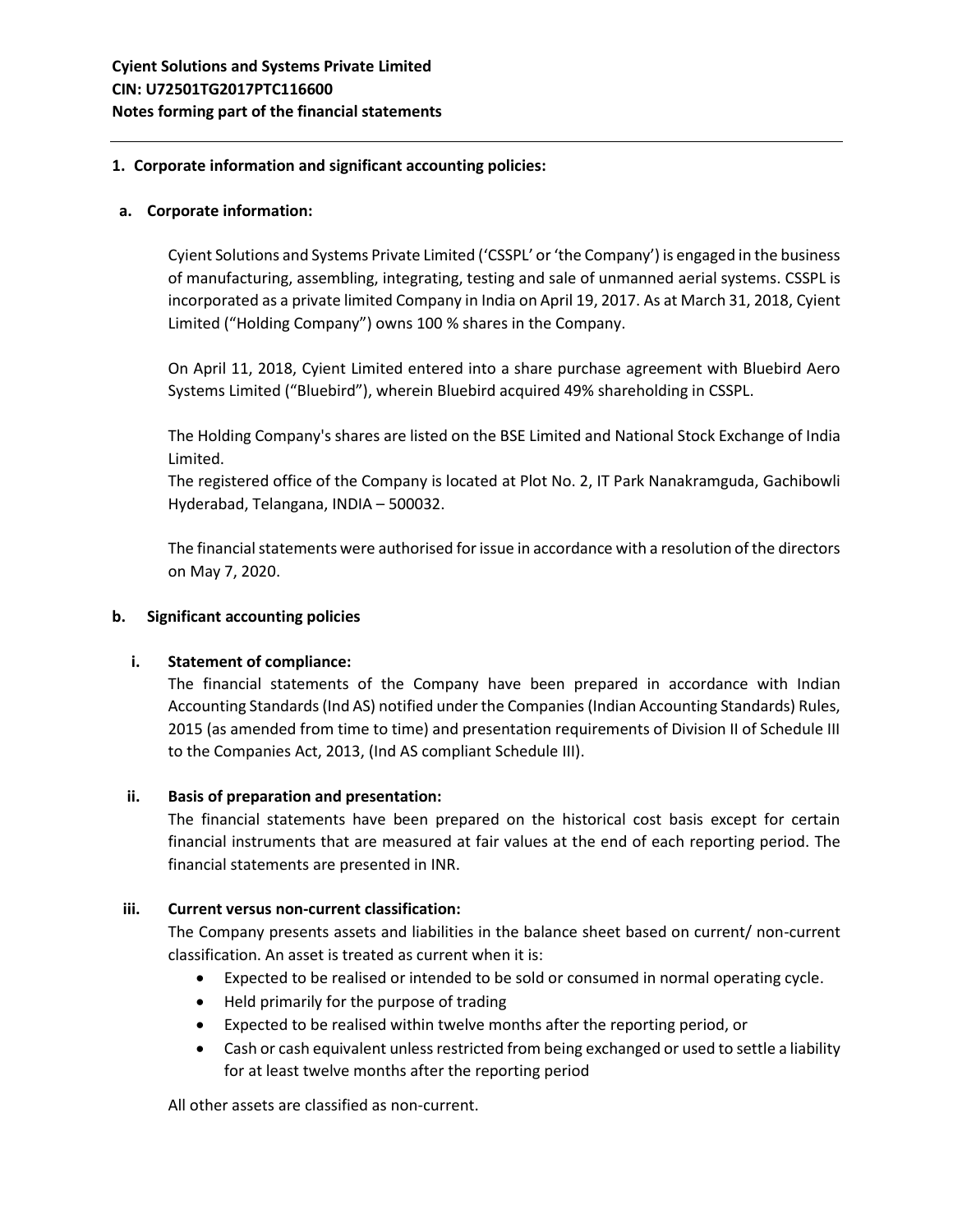A liability is current when:

- It is expected to be settled in normal operating cycle
- It is held primarily for the purpose of trading
- It is due to be settled within twelve months after the reporting period, or
- There is no unconditional right to defer the settlement of the liability for at least twelve months after the reporting period.

The Company classifies all other liabilities as non-current.

Deferred tax assets and liabilities are classified as non-current assets and liabilities.

The operating cycle is the time between the acquisition of assets for processing and their realisation in cash and cash equivalents. The Company has identified twelve months as its operating cycle.

## **iv. Use of estimates:**

The preparation of the financial statements in conformity with Ind AS requires the management to make estimates and assumptions considered in the reported amounts of assets and liabilities and disclosures relating to contingent liabilities as at the date of the financial statements and the reported amounts of income and expenditure for the periods presented. The management believes that the estimates used in preparation of the financial statements are prudent and reasonable.

Future results could differ from these estimates – estimates and underlying assumptions are reviewed on an ongoing basis. The effects of changes in accounting estimates are reflected in the financial statements in the period in which results are known and, if material, are disclosed in the financial statements.

Significant areas of estimation uncertainty and critical judgments in applying accounting policies that have the most significant effect on the amounts recognised in the financial statements such as:

- Useful lives of property, plant and equipment and intangible assets
- Impairment assessment Intangible assets under development

The Company has considered the possible effects that may result from the pandemic relating to COVID-19 on the carrying amounts of receivables and intangible assets. In developing the assumptions relating to the possible future uncertainties in the global economic conditions because of this pandemic, the Company, as at the date of approval of these financial statements, has used internal and external sources of information including credit reports and related information, economic forecasts and consensus estimates from market sources on the expected future performance of the Company. The Company has performed sensitivity analysis on the assumptions used and, based on the current estimates, expects the carrying amount of these asset will be recovered. The impact of COVID-19 on the Company's financial statements may differ from that estimated as at the date of approval of these financial statements.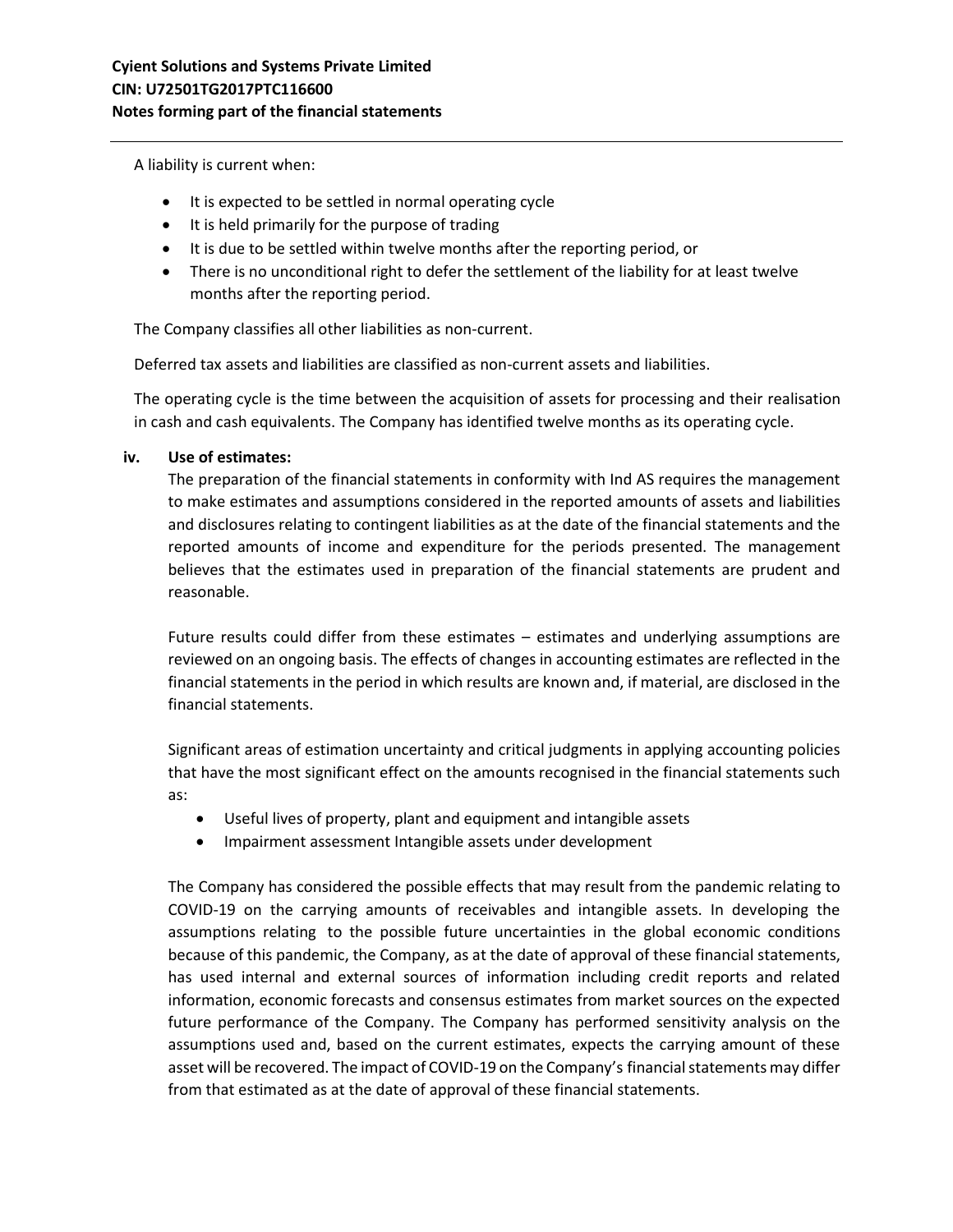#### **v. Foreign currency translation**

#### **Functional and presentation currency**

The financial statements are presented in Indian rupees, which is the functional and presentation currency of the Company.

## **Transactions and translations**

In preparing the financial statements of the Company, transactions in currencies other than the entity's functional currency (foreign currencies) are recognised at the rates of exchange prevailing at the dates of the transactions. Foreign-currency denominated monetary assets and liabilities are translated at the exchange rate prevailing on the balance sheet date. Exchange gains and losses arising on settlement and restatement are recognised in the statement of profit and loss. Non-monetary assets and non-monetary liabilities denominated in a foreign currency and measured at fair value are translated at the exchange rate prevalent at the date when the fair value was determined. Non-monetary items that are measured in terms of historical cost in a foreign currency are not retranslated.

Transaction gains or losses realised upon settlement of foreign currency transactions are included in determining net profit for the period in which the transaction is settled.

## **vi. Property, plant and equipment**

Property, plant and equipment are stated at cost, less accumulated depreciation and impairment, if any. Costs directly attributable to the acquisition are capitalised until the property, plant and equipment are ready for use, as intended by management.

The Company depreciates property, plant and equipment over their estimated useful lives using the straight-line method as per the useful life prescribed in Schedule II to the Companies Act, 2013.

An item of property, plant and equipment is derecognised upon disposal or when no future economic benefits are expected to arise from the continued use of the asset. Any gain or loss arising on the disposal or retirement of an item of property, plant and equipment is determined as the difference between the sales proceeds and the carrying amount of the asset and is recognised in other income of the statement of profit and loss.

The residual values, useful lives and methods of depreciation of property, plant and equipment are reviewed at each financial year end and adjusted prospectively, if appropriate.

#### **vii. Intangible assets**

Intangible assets are stated at cost less accumulated amortization and impairment.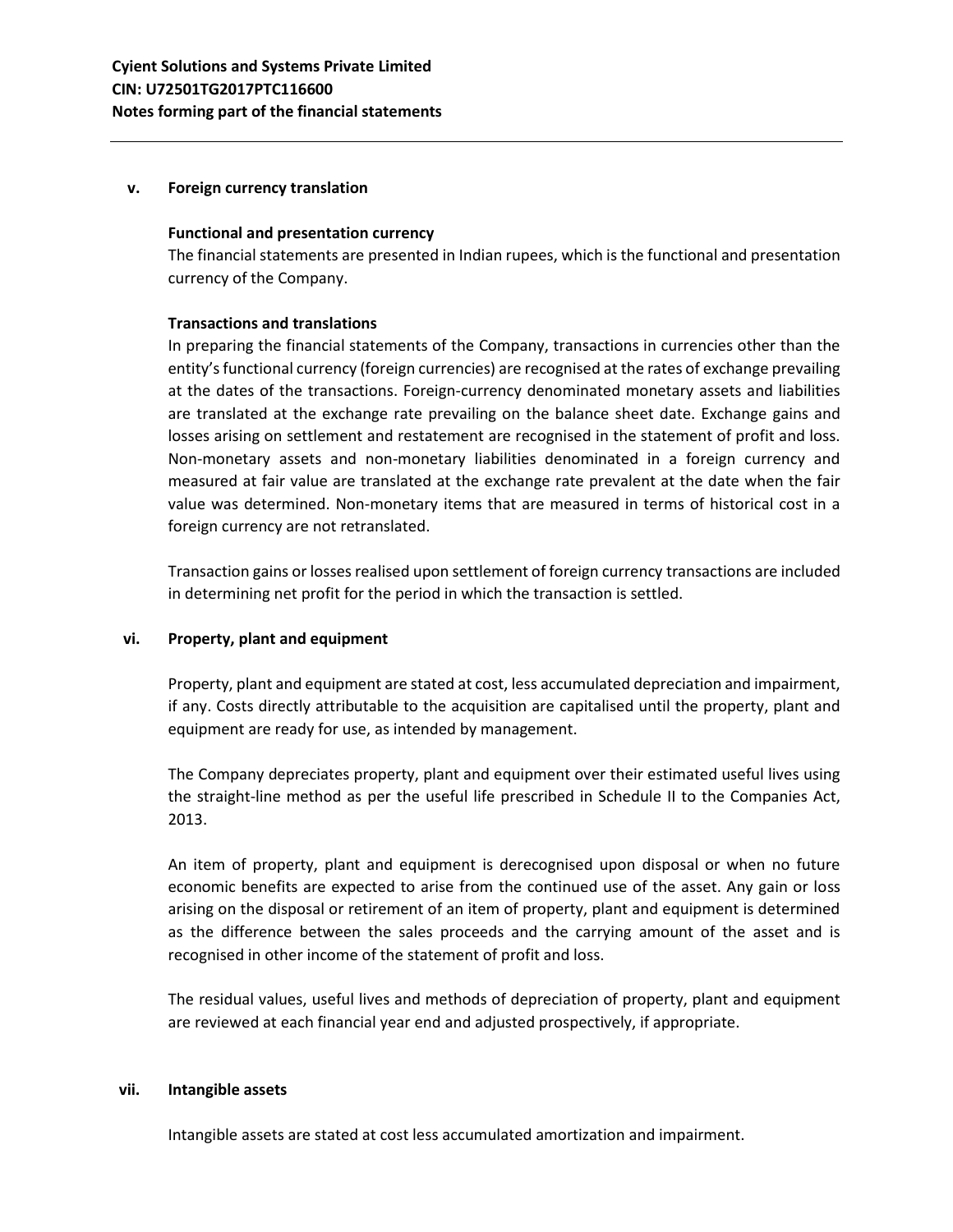An intangible asset is de-recognised on disposal, or when no future economic benefits are expected from use. Gains or losses arising from de-recognition of an intangible asset, measured as the difference between the net disposal proceeds and the carrying amount of the asset, are recognised in 'other income' of statement of profit and loss when the asset is de-recognised.

Expenditure incurred towards development eligible for capitalization are carried as intangible assets under development where such assets are not yet ready for their intended use.

Amortisation methods and useful lives are reviewed periodically at each financial year end.

### **Research and development costs**

Research costs are expensed as incurred. Development costs are expensed as incurred unless technical and commercial feasibility of the project is demonstrated, future economic benefits are probable, availability of resources to complete the asset is established, the Company has intention and ability to complete and use the asset and the costs are reliably measured, in which case such expenditure is capitalised. The amount capitalised comprises expenditure that can be directly attributed or allocated on a reasonable and consistent basis for creating, producing and making the asset ready for its intended use.

### **Amortization and impairment of development cost**

Following initial recognition of the development expenditure as an asset, the asset is carried at cost less any accumulated amortisation and accumulated impairment losses. Amortisation of the asset begins when development is complete and the asset is available for use. It is amortised over the period of expected future benefit. Amortisation expense is recognised in the statement of profit and loss unless such expenditure forms part of carrying value of another asset.

During the period of development, the asset is tested for impairment annually.

#### **viii. Income taxes:**

The income tax expense or credit for the period is the tax payable on the current period's taxable income based on the applicable income tax rate adjusted by changes in deferred tax assets and liabilities attributable to temporary differences and to unused tax losses.

Current and deferred tax is recognised in Statement of profit and loss, except to the extent that it relates to items recognised in other comprehensive income or directly in equity. In this case, the tax is also recognised in other comprehensive income or equity, respectively.

The current income tax and deferred income tax is calculated on the basis of the tax laws enacted or substantively enacted at the end of the reporting period where the Company operates and generate taxable income.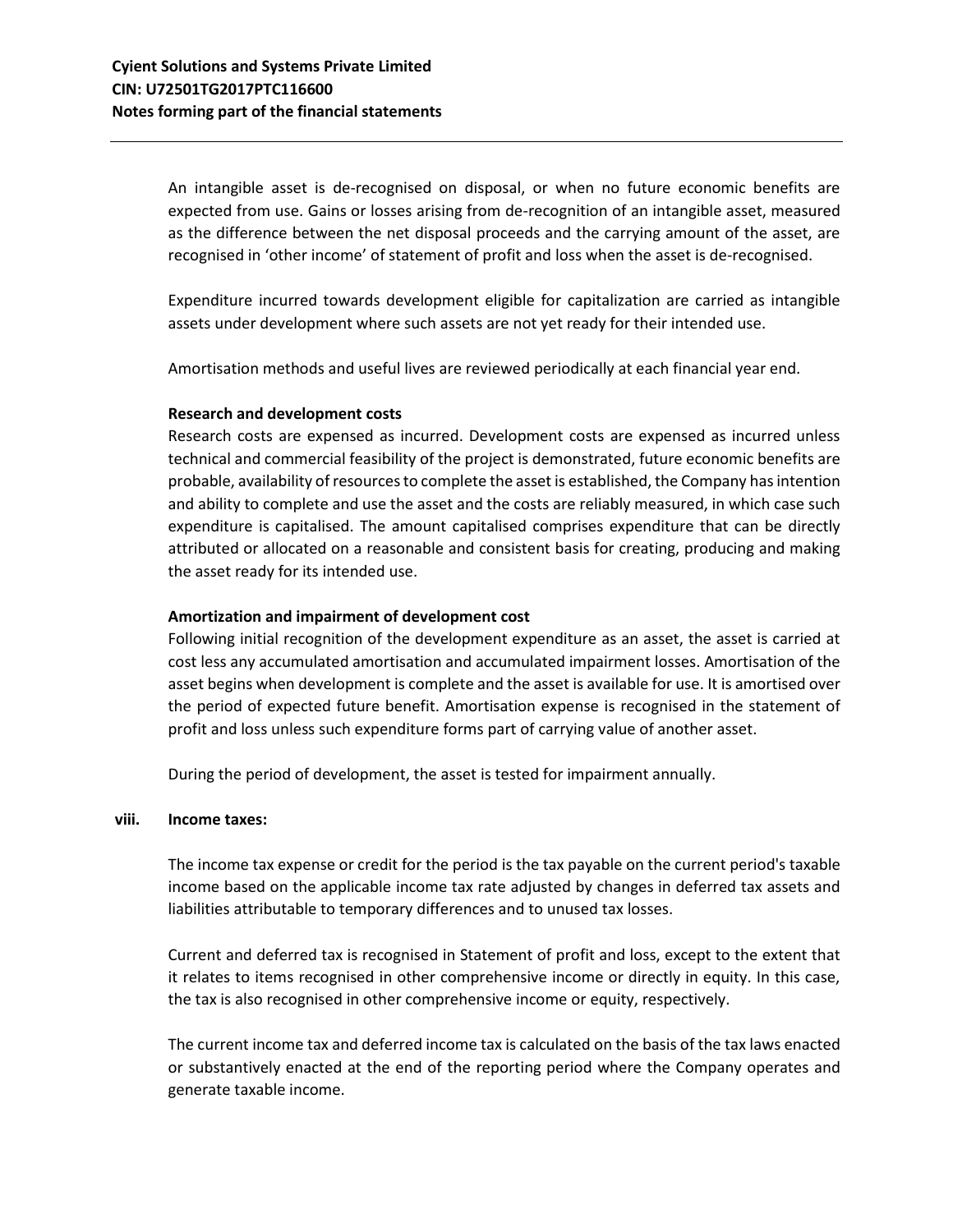Deferred income tax is provided in full, using the balance sheet method, on temporary differences arising between the tax bases of assets and liabilities and their carrying amounts in the financial statements.

Deferred tax assets are recognised for all deductible temporary differences and unused tax losses only if it is probable that future taxable amounts will be available to utilise those temporary differences and losses.

Deferred tax assets and liabilities are offset when there is a legally enforceable right to offset current tax assets and liabilities and when the deferred tax balances relate to the same taxation authority. Current tax assets and tax liabilities are offset where the entity has a legally enforceable right to offset and intends either to settle on a net basis, or to realise the asset and settle the liability simultaneously.

## **ix. Cash and cash equivalents:**

Cash comprises cash on hand, in bank and demand deposits with banks. The Company considers all highly liquid financial instruments, which are readily convertible into cash and have original maturities of three months or less from the date of purchase, to be cash equivalents. Such cash equivalents are subject to insignificant risk of changes in value.

Cash flows are reported using indirect method, whereby profit / (loss) after tax is adjusted for the effects of transaction of non- cash nature and any deferrals or accruals of past or future cash receipts or payments. The cash flows from operating, investing and financing activities of the Company are segregated based on the available information.

#### **x. Provisions and contingent liabilities:**

Provisions are recognised when the Company has a present legal or constructive obligation as a result of past events, it is probable that an outflow of resources will be required to settle the obligation and the amount can be reliably estimated.

Provisions are measured at the present value of management's best estimate of the consideration required to settle the present obligation at the end of the reporting period. The discount rate used to determine the present value is a pre-tax rate that reflects current market assessments of the time value of money and the risks specific to the liability. The increase in the provision due to the passage of time is recognised as interest expense. Provisions are not recognised for future operating losses.

Provisions for onerous contracts are recognised when the expected benefits to be desired by the company from a contract are lower than unavoidable costs of meeting to future obligations under the contract and are measured at the present value of lower than expected net cost of fulfilling the contract and expected cost of terminating the contract.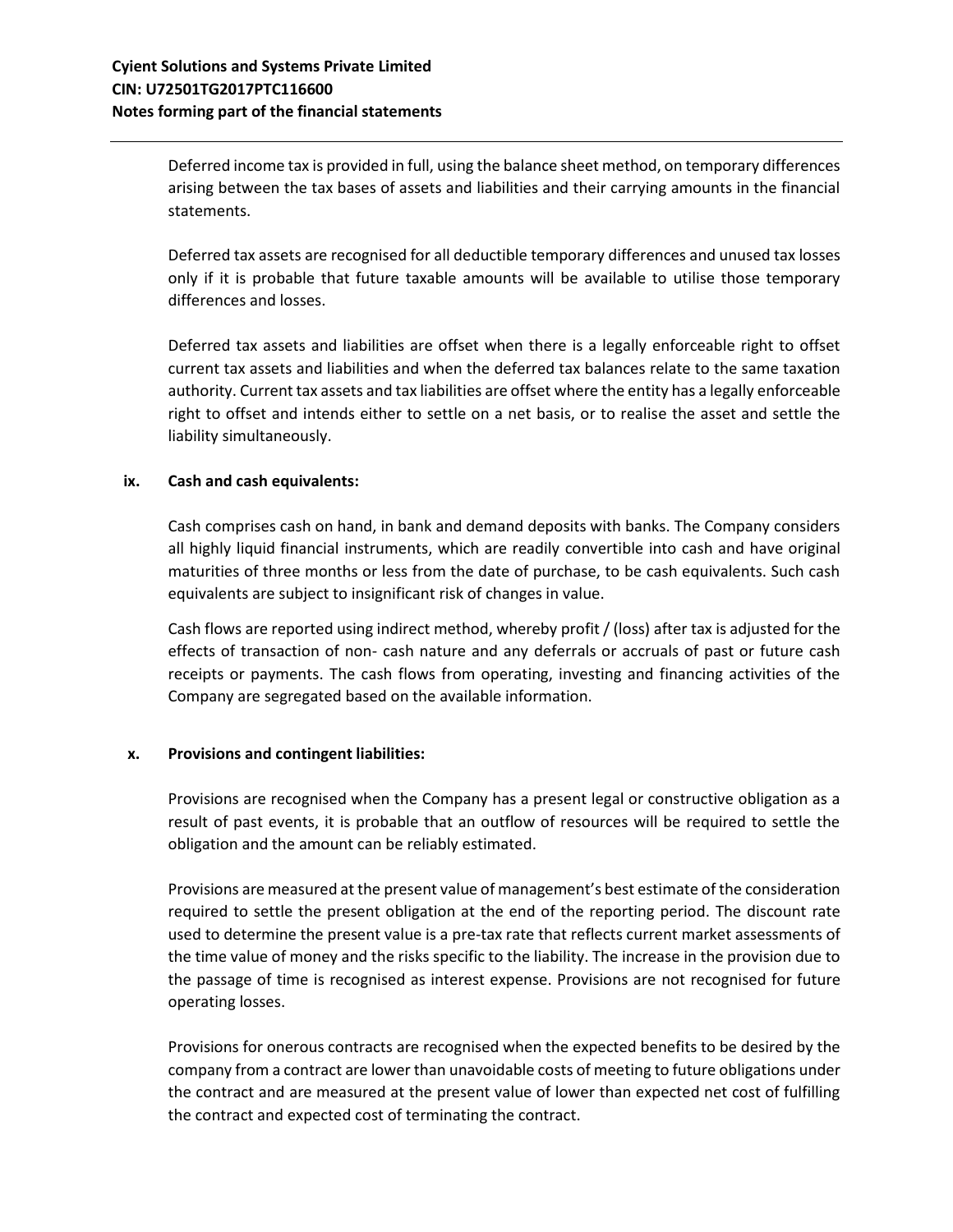### *Contingencies:*

Contingent liabilities are not recognised in the financial statements. A contingent asset is neither recognised nor disclosed in the financial statements.

## **xi. Revenue from contract with customer**

Revenue from contract with customers is recognised when control of the goods or services are transferred to the customer at an amount that reflects the consideration to which the Company expects to be entitled in exchange for those goods or services.

### **Sale of products**

Revenue from sale of products is recognised at the point in time when control of the asset is transferred to the customer, generally on delivery of the products.

Revenue from contract with customers is recognised by applying revenue recognition criteria specified in Ind AS 115 for each distinct performance obligation. The arrangement with customer specify services to be rendered which meet criteria of performance obligations. For allocation, transaction price, the Company measures the revenue in respect of each performance obligation of a contract at its relative standalone selling price.

Contract modifications are accounted for when additions, deletions or changes are approved either to the contract scope or contract price. The accounting for modifications of contracts involves assessing whether the services added to an existing contract are distinct and whether the pricing is at the standalone selling price. Services that are not distinct are accounted for on a cumulative catchup basis, while those that are distinct are accounted for prospective, either as a separate contract, if the additional services are priced at the standalone selling price, or as a termination of existing contract and creation of a new contract if not priced at the standalone selling price.

The Company accounts for volume discounts and pricing incentives to customers as a reduction of revenue based on the ratable allocation of discounts/incentives to each of the underlying performance obligation that corresponds to the progress by the customer towards earning the discount/incentive.

The Company presents revenues net of indirect taxes in the consolidated statement of profit and loss.

## **xii. Earnings per share:**

The Company presents basic and diluted earnings per share ("EPS") data for its ordinary shares. Basic EPS is calculated by dividing the profit or loss attributable to ordinary shareholders of the Company by the weighted average number of ordinary shares outstanding.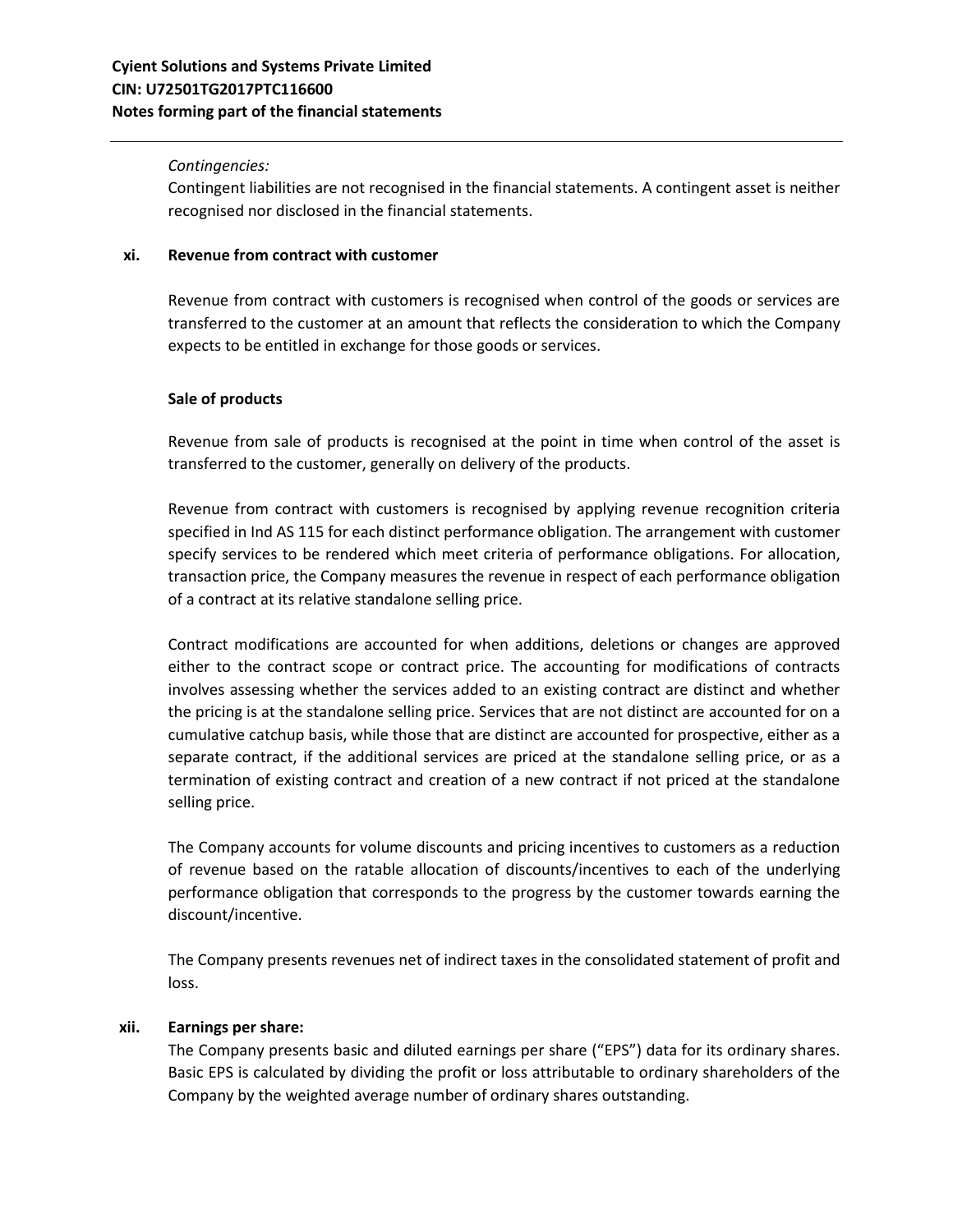Diluted EPS is determined by adjusting the profit or loss attributable to ordinary shareholders and the weighted average number of ordinary shares outstanding for the effects of all dilutive potential ordinary shares.

#### **xiii. Inventories**

Inventories are stated at lower of cost and net realisable value. Cost comprises expenditure incurred in the normal course of business in bringing such inventories to its present location and condition and includes, where applicable, appropriate overheads based on normal level of activity. Net realisable value is the estimated selling price less estimated costs for completion and sale.

Obsolete, slow moving and defective inventories are identified from time to time and, where necessary, a provision is made for such inventories.

### **xiv. Financial instruments:**

## **(A) Initial recognition:**

Financial assets and financial liabilities are recognised when a Company becomes a party to the contractual provisions of the instruments. Financial assets and financial liabilities are initially measured at fair value and subsequently measured at amortised cost, fair value through other comprehensive income and fair value through profit or loss. Transaction costs that are directly attributable to the acquisition or issue of financial assets and financial liabilities (other than financial assets and financial liabilities at fair value through profit or loss) are added to or deducted from the fair value of the financial assets or financial liabilities, as appropriate, on initial recognition. Transaction costs directly attributable to the acquisition of financial assets or liabilities at fair value through profit or loss are recognised immediately in statement of profit and loss.

## **(B) Subsequent measurement:**

## **a. Non-derivative financial instruments:**

- **i) Financial assets carried at amortised cost:** A financial asset is subsequently measured at amortised cost if it is held within a business model whose objective is to hold the asset in order to collect contractual cash flows and the contractual terms of the financial asset give rise on specified dates to cash flows that are solely payments of principal and interest on the principal amount outstanding.
- **ii) Financial liabilities:** Financial liabilities are subsequently carried at amortized cost using the effective interest method, except for contingent consideration recognised in a business combination which is subsequently measured at fair value through profit and loss. For trade and other payables maturing within one year from the Balance Sheet date, the carrying amounts approximate fair value due to the short maturity of these instruments.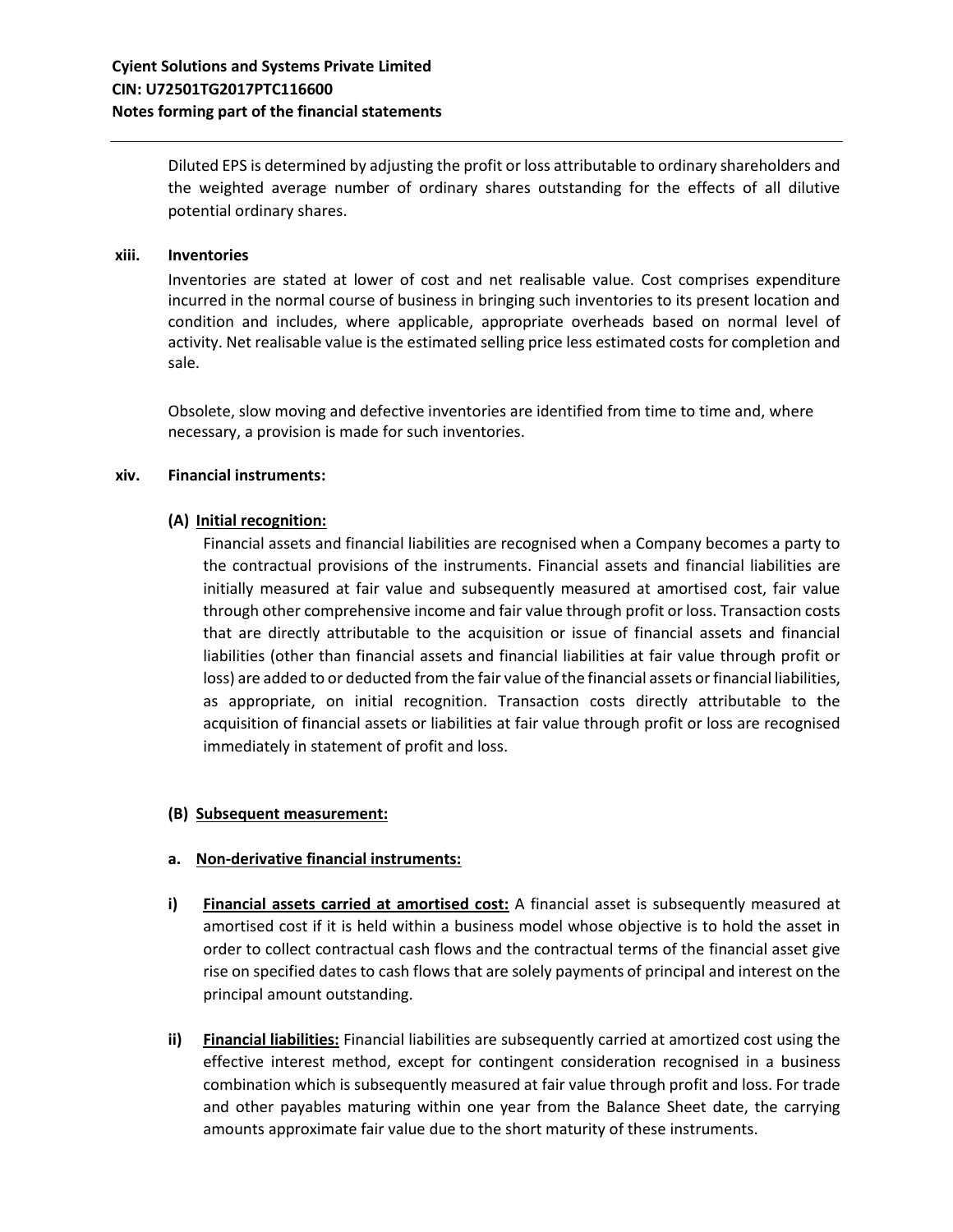# Effective interest method

The effective interest method is a method of calculating the amortised cost of a debt instrument and of allocating interest income over the relevant period. The effective interest rate is the rate that exactly discounts estimated future cash receipts (including all fees and points paid or received that form an integral part of the effective interest rate, transaction costs and other premiums or discounts) through the expected life of the debt instrument, or, where appropriate, a shorter period, to the net carrying amount on initial recognition.

Income is recognised on an effective interest basis for debt instruments other than those financial assets classified as at FVTPL. Interest income is recognised in statement profit or loss and is included in the "Other income".

# **(C) De-recognition of financial assets and liabilities:**

## *Financial assets:*

The Company derecognises a financial asset when the contractual rights to the cash flows from the asset expire, or when it transfers the financial asset and substantially all the risks and rewards of ownership of the asset to another party. If the Company retains substantially all the risks and rewards of ownership of a transferred financial asset, the Company continues to recognise the financial asset and also recognises a collateralized borrowing for the proceeds received.

On de-recognition of a financial asset in its entirety, the difference between the asset's carrying amount and the sum of the consideration received and receivable and the cumulative gain or loss that had been recognised in other comprehensive income and accumulated in equity is recognised in statement of profit or loss if such gain or loss would have otherwise been recognised in profit or loss on disposal of that financial asset. *Financial liabilities:*

The Company derecognises financial liabilities when, and only when, the Company's obligations are discharged, cancelled or have expired. The difference between the carrying amount of the financial liability derecognised and the consideration paid and payable is recognised in statement of profit or loss.

## **(D) Foreign exchange gains and losses:**

- For foreign currency denominated financial assets measured at amortised cost, the exchange differences are recognised in statement of profit or loss.
- For financial liabilities that are denominated in a foreign currency and are measured at amortised cost at the end of each reporting period, the foreign exchange gains and losses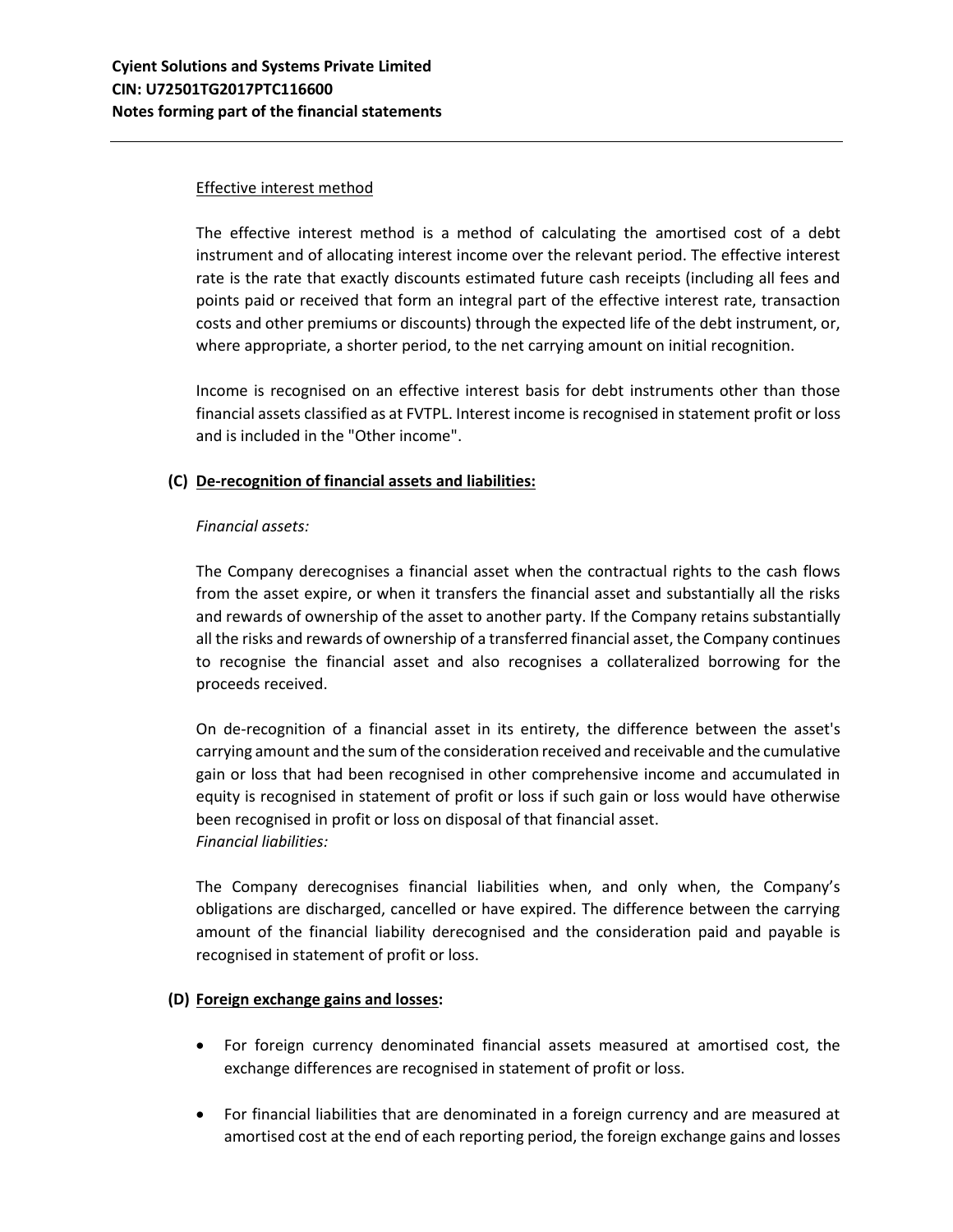are determined based on the amortised cost of the instruments and are recognised in the statement of profit and loss.

• The fair value of financial liabilities denominated in a foreign currency is determined in that foreign currency and translated at the spot rate at the end of the reporting period.

### **xv. Determination of fair values:**

In determining the fair value of its financial instruments, the Company uses a variety of methods and assumptions that are based on market conditions and risks existing at each reporting date. The methods used to determine fair value include discounted cash flow analysis, available quoted market prices and dealer quotes. All methods of assessing fair value result in general approximation of value, and such value may never actually be realized.

Fair value is the price that would be received to sell an asset or paid to transfer a liability in an orderly transaction between market participants at the measurement date, regardless of whether that price is directly observable or estimated using another valuation technique. In estimating the fair value of an asset or a liability, the Company takes into account the characteristics of asset or liability of market participants when pricing the asset or liability at the measurement date.

#### **xvi. Impairment of assets**

## a. **Financial assets**

The Company recognises loss allowances using the expected credit loss (ECL) model for the financial assets which are not fair valued through profit and loss. Loss allowance for trade receivables with no significant financing component is measured at an amount equal to lifetime ECL. For all other financial assets, expected credit losses are measured at an amount equal to the 12-month ECL, unless there has been a significant increase in credit risk from initial recognition in which case those are measured at lifetime ECL. The amount of expected credit losses (or reversal) that is required to adjust the loss allowance at the reporting date to the amount that is required to be recognised as an impairment gain or loss in statement of profit and loss.

For trade receivables, the Company applies the simplified approach permitted by Ind AS 109 Financial Instruments, which requires expected lifetime losses to be recognised from initial recognition of the receivables. As a practical expedient, the Company uses a provision matrix to determine impairment loss of its trade receivables. The provision matrix is based on its historically observed default rates over the expected life of the trade receivable and is adjusted for forward looking estimates. The ECL loss allowance (or reversal) during the year is recognised in the statement of profit and loss.